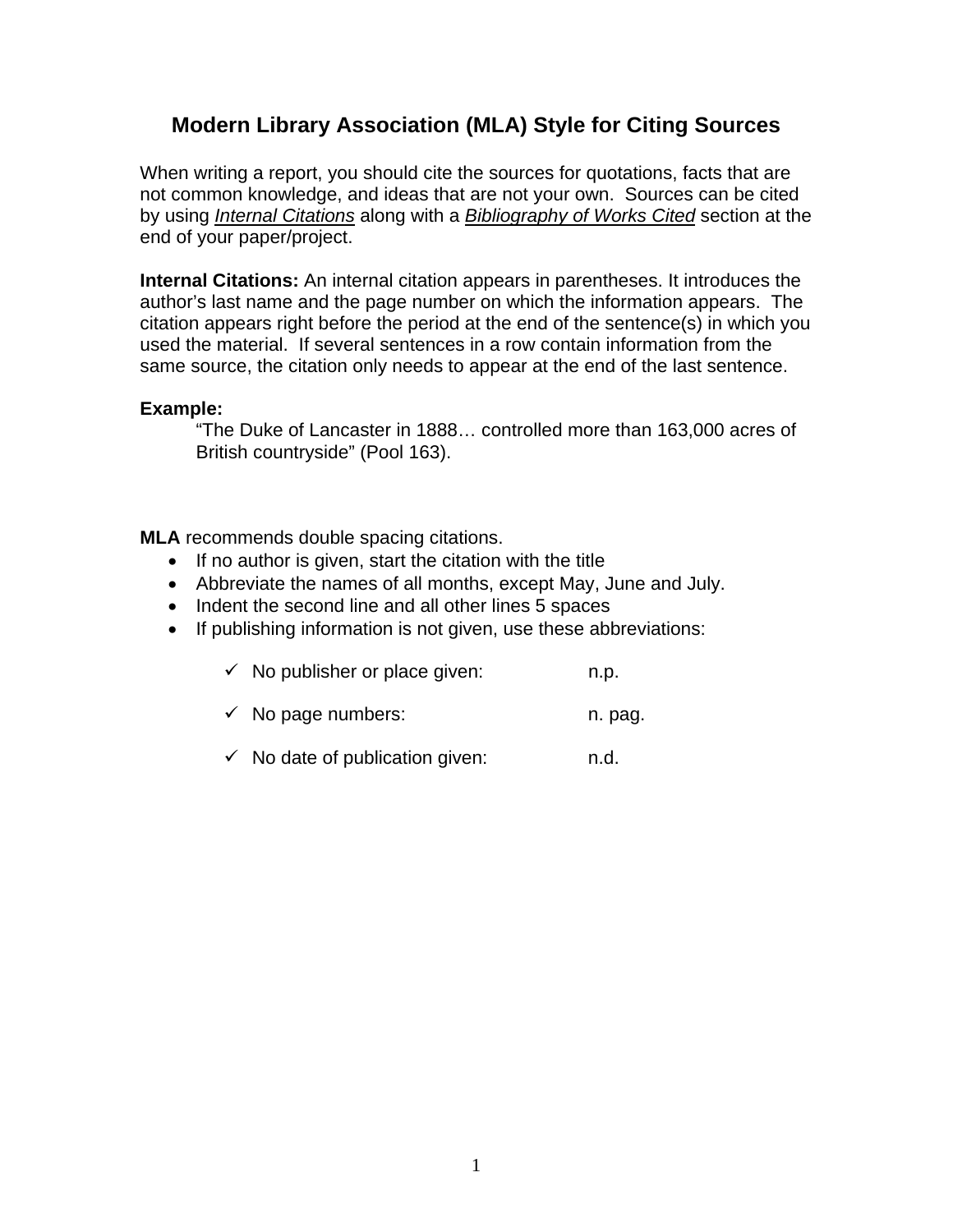## **Printed Sources**

### **Books:**

| <b>Books with one author</b>                                                                                                                                                                               | <b>Examples:</b>                                                                                                                                                                                                                                                                                  |
|------------------------------------------------------------------------------------------------------------------------------------------------------------------------------------------------------------|---------------------------------------------------------------------------------------------------------------------------------------------------------------------------------------------------------------------------------------------------------------------------------------------------|
| 1. Author's Last and First name<br>2. Title of Book<br>3. City of Publication<br>4. Name of Publisher<br>5. Copyright date                                                                                 | Jastrow, Robert. Journey to the<br>$\circ$<br><b>Stars. Space Exploration. New</b><br>York: Bantam, 1989<br>English, Carol. The Cliffs Won't Do:<br>$\circ$<br>Read the Book. Philadelphia:<br>McGraw Hill, 1997                                                                                  |
| <b>Books with two authors</b>                                                                                                                                                                              | <b>Examples:</b>                                                                                                                                                                                                                                                                                  |
| 1. In alphabetical order: Last name,<br>First name of first author, and first<br>and last name of second author<br>2. Title of Book<br>3. City of Publication<br>4. Name of Publisher<br>5. Copyright date | Drucker, Darla, and Amy Jones.<br>$\circ$<br>How to Survive Your Wedding.<br>New York: Simon and Schuster,<br>1977<br>Chapman, Clark, and David Morris.<br>$\circ$<br><b>Cosmic Catastrophes. New York:</b><br>Plenum, 1989                                                                       |
| Books with three or more authors                                                                                                                                                                           | <b>Examples:</b>                                                                                                                                                                                                                                                                                  |
| 1. First author's Last and First name,<br>et al.<br>2. Title of Book<br>3. City of Publication<br>4. Name of Publisher<br>5. Copyright date                                                                | Gilman, Sander, et al. Hysteria<br>O<br><b>Beyond Freud. Berkeley: University</b><br>of California, 1998<br>Simpson, Homer, et al. Cartoon<br>$\circ$<br>Life is a Drag. Los Angeles: Warner<br>Bros., 2004                                                                                       |
| <b>Corporate Author</b>                                                                                                                                                                                    | <b>Examples:</b>                                                                                                                                                                                                                                                                                  |
| 1. Name of Organization (Corporate)<br>2.<br><b>Title of Book</b><br>3. Name of Editor<br>4. City of Publication<br>5. Name of Publisher<br>6. Copyright date                                              | American Medical Association. The<br>$\circ$<br><b>American Medical Association</b><br>Encyclopedia of Medicine. Ed.<br>Charles B. Clayman. New York:<br>Random, 1989<br><b>Springfield Township Home</b><br>$\circ$<br>Economics Department. Cooking<br>with Spice. New York: Scribners,<br>1993 |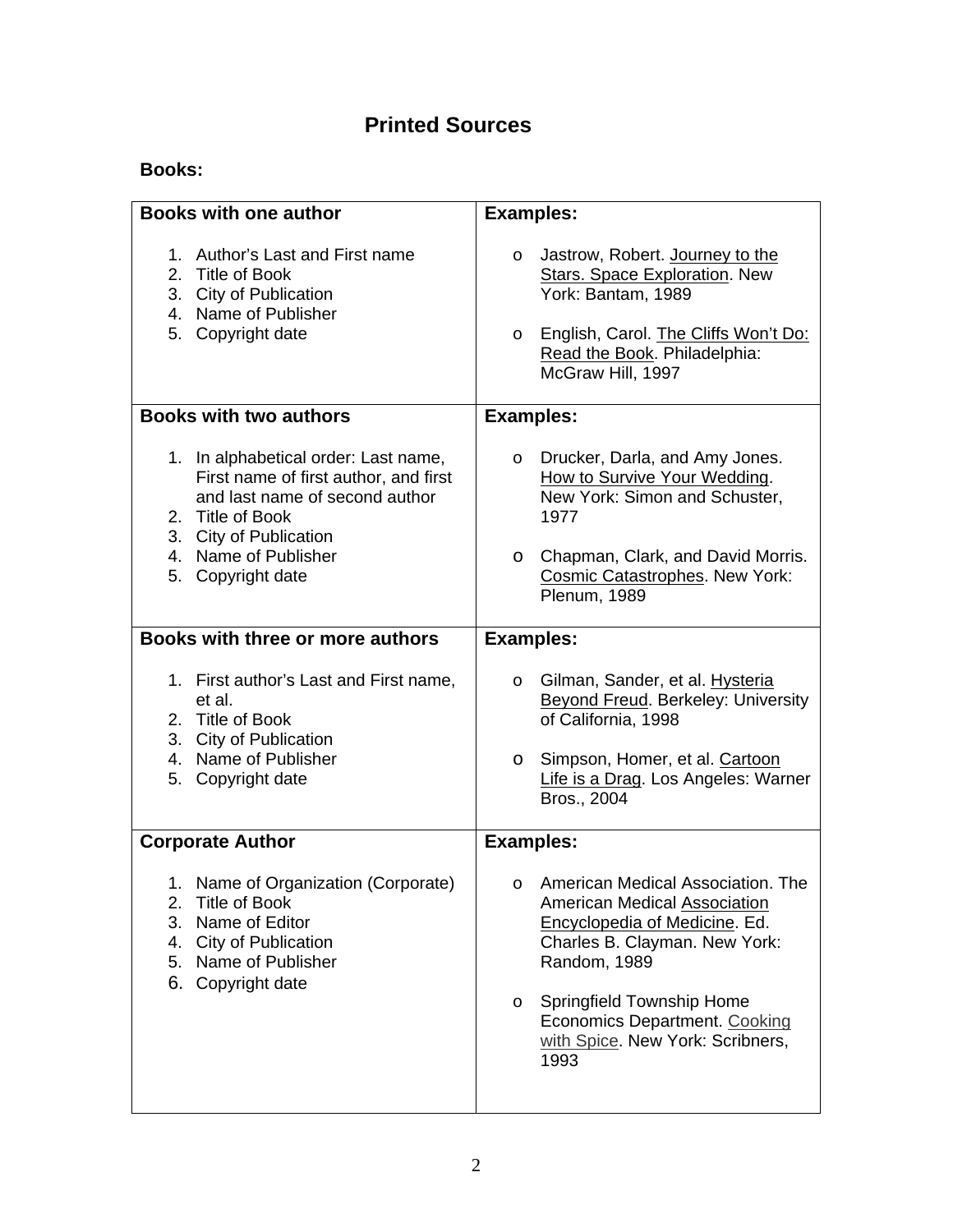| <b>Editor</b>                                                                                                                                                                                                                                                                                                                      | <b>Examples:</b>                                                                                                                                                                                                                                                                                                                                         |
|------------------------------------------------------------------------------------------------------------------------------------------------------------------------------------------------------------------------------------------------------------------------------------------------------------------------------------|----------------------------------------------------------------------------------------------------------------------------------------------------------------------------------------------------------------------------------------------------------------------------------------------------------------------------------------------------------|
| 1. Editor's last and first name,<br>followed by the abbreviation Ed. or<br>if more than one editor follow the<br>guidelines for two authors, and<br>follow with eds.<br>2. Title of book<br>3. City of Publication<br>4. Name of Publisher<br>5. Copyright year                                                                    | Polking, Kirk, Joan Bloss, and<br>$\circ$<br>Colleen Cannon, eds. Writer's<br>Encyclopedia. Cincinnati: Writer's<br>Digest, 1993<br>Valenza, Joyce ed. Bagles and<br>$\circ$<br>Books: An Anthology. Brooklyn:<br>Random House, 1991                                                                                                                     |
| <b>Work in Anthology</b>                                                                                                                                                                                                                                                                                                           | <b>Examples:</b>                                                                                                                                                                                                                                                                                                                                         |
| 1. Author's Last and First name<br>2. Title of work (article, short story,<br>poem etc) in quotation marks<br>3. Translator (if it applies)<br>4. Title of book<br>5. Editor (if it applies)<br>6. City of Publication<br>7. Name of Publisher<br>8. Copyright year<br>9. Page number where the work is<br>placed in the Anthology | Allende, Isabel. "Toad's Mouth."<br>$\circ$<br>Trans. Margaret Sayers Peden. A<br><b>Hammock Beaneath the Mangoes:</b><br>Stories from Latin America. Ed.<br>Thomas Colchie. New York: Plume,<br>1992. 83-88<br>Smith, James. "The Physics of<br>$\circ$<br>Sushi." The Fabulous Physics<br>Paper. Ed. Samuel Klein. Rome:<br>Cambridge UP, 1854. 46-59. |
| <b>Edition Other than First</b>                                                                                                                                                                                                                                                                                                    | <b>Examples:</b>                                                                                                                                                                                                                                                                                                                                         |
| 1. Author's Last and First Name<br>2. Title of Book<br>3. Edition<br>4. City of Publication<br>5. Name of Publisher<br>6. Copyright year                                                                                                                                                                                           | Bondanella, Peter. Italian Cinema<br>O<br>From Neorelism to the Present. 3 <sup>rd</sup><br>ed. New York: Continuum, 2001<br>Thompson, Janice, Melinda<br>O<br>Manore. Nutrition: An Applied<br>Approach. 2 <sup>nd</sup> ed. San Francisco:<br>Pearson/Benjamin Cummings,<br>2009                                                                       |
| <b>Critical Analysis, Signed Excerpt</b>                                                                                                                                                                                                                                                                                           | Example:                                                                                                                                                                                                                                                                                                                                                 |
| 1. Author's Last and First Name<br>Title of work<br>2.<br>3. Title of Publication<br>4. Name of Editor<br>5. Volume Number<br>6. Page Numbers Where the Work is<br>placed in Publication                                                                                                                                           | Ross, Stephan S. "Tom Wolfe."<br>$\circ$<br><b>Contemporary Literary Criticism.</b><br>Ed. Daniel G. Marowski, 35: 458-<br>460                                                                                                                                                                                                                           |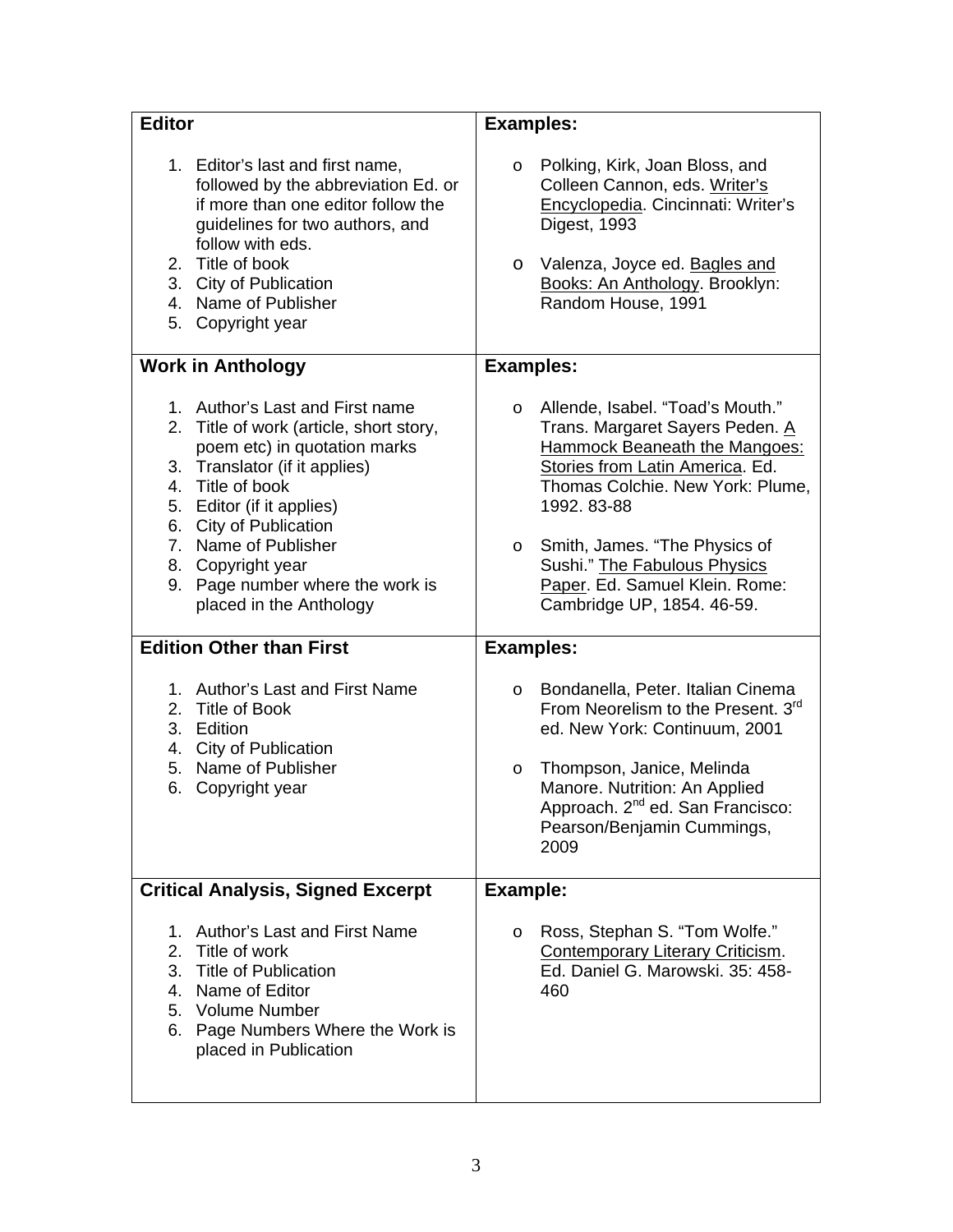| Signed Article – In Reference Book                                                                                                                                             | Example:                                                                                                        |
|--------------------------------------------------------------------------------------------------------------------------------------------------------------------------------|-----------------------------------------------------------------------------------------------------------------|
| Author's Last and First Name<br>2. Title of Article<br>3. Title of Reference Book<br>4. Edition<br>5. Year of Publication (or year with ed<br>after if not know which edition) | Copaset, Sandra. "Zen and the Art<br>$\circ$<br>of Wearing Blue and Khaki."<br>Encyclopedia Americana. 1996 ed. |
| Unsigned Article–In Reference Book                                                                                                                                             | Example:                                                                                                        |
| 1. Title of Article<br>2. Title of Reference Book<br>3. Edition<br>4. Year of Publication (or year with ed<br>after if not know which edition)                                 | "Best Beards of all time."<br>$\Omega$<br><b>Encyclopedia of Anatomy and Hair.</b><br>15 <sup>th</sup> ed. 1993 |

# **Magazines, Journals and Periodicals:**

| <b>Article in Journal with Continuous</b><br><b>Pagination</b><br>Author's Last and First Name<br>1.                                                                                        | Example:<br>Skater, Andrew. "Rollerblading on a<br>$\circ$                            |
|---------------------------------------------------------------------------------------------------------------------------------------------------------------------------------------------|---------------------------------------------------------------------------------------|
| 2. Title of Article<br>3. Title of Journal<br>4. Volume (if it applies)<br>5. Year of publication<br>6. Page numbers where the work is<br>placed in publication                             | Secondary Level." Secondary<br>Education 54(1990) 113-25                              |
| <b>Article from Monthly or Bi-Monthly</b><br><b>Periodical</b>                                                                                                                              | Example:                                                                              |
| Author's Last and First Name<br>2. Title of Article<br>3. Name of Periodical<br>4. Publication date<br>5. Year of Publication<br>6. Page numbers where the work is<br>placed in publication | Ramsey, Pamela. "Where's My<br>$\circ$<br>Smiley Face?" MacWorld Sept.<br>1997: 86-94 |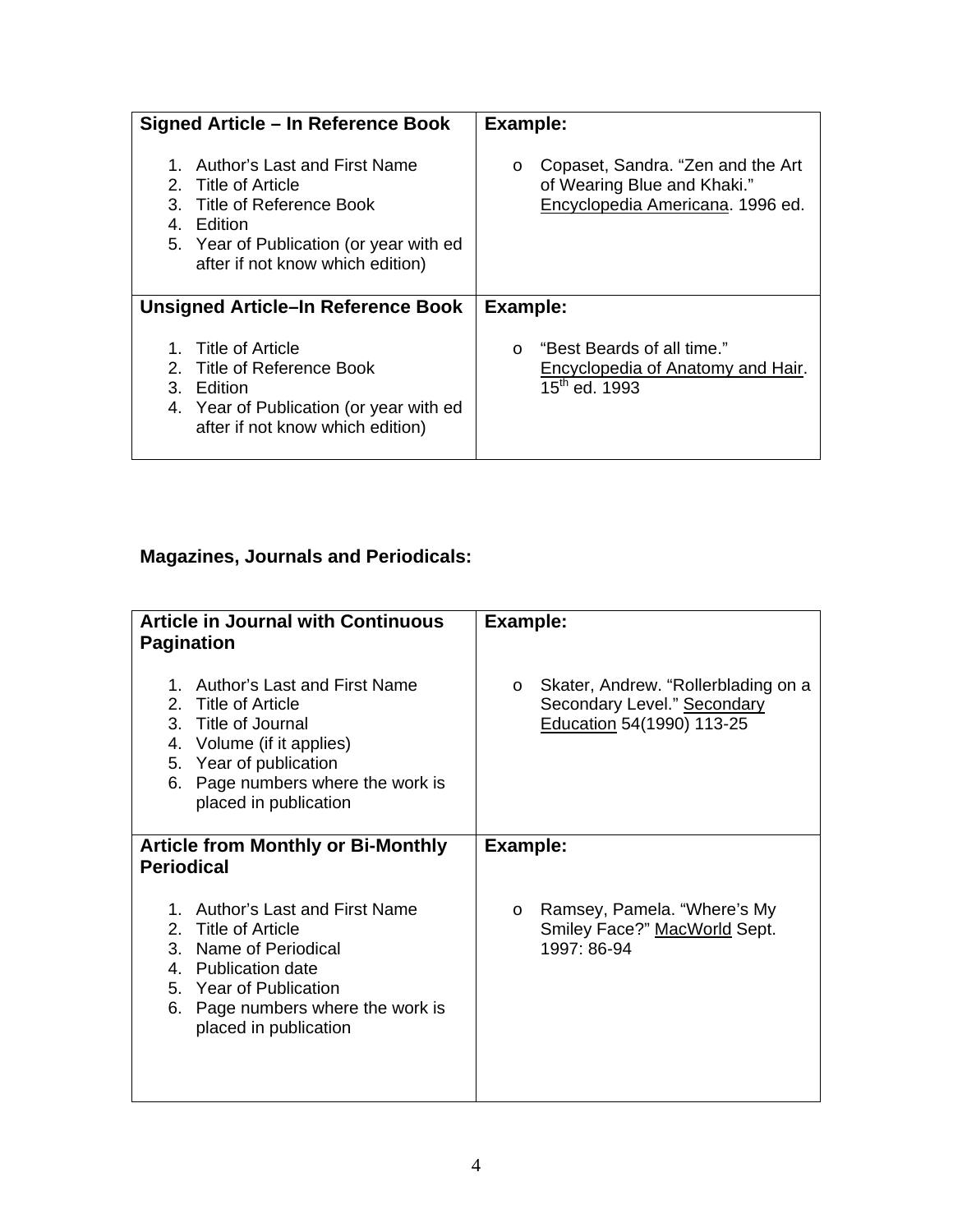| <b>Article from Weekly or Biweekly</b><br><b>Periodical</b>                                                                                                                | Example:                                                                                       |
|----------------------------------------------------------------------------------------------------------------------------------------------------------------------------|------------------------------------------------------------------------------------------------|
| Author's Last and First Name<br>1.<br>2. Title of Article<br>3. Name of Periodical<br>4. Date of Publication<br>5. Page numbers where the work is<br>placed in publication | Henry, Mary Ann. "Announcing Bus<br>$\circ$<br>Changes With Flair." Time 4 July<br>1991: 17-76 |
| <b>Article from Weekly or Biweekly</b>                                                                                                                                     | Example:                                                                                       |
| <b>Periodical - No Author Given</b>                                                                                                                                        |                                                                                                |
| 1. Title of Articles<br>2. Name of Publication<br>3. Date of Publication<br>4. Page numbers where the work is<br>placed in publication                                     | "Active Traveler Dictionary."<br>$\circ$<br>Outside July 1997: 149-157.                        |

## **Newspapers:**

| <b>Signed Article</b>                                                                                                                               | Example:                                                                                          |
|-----------------------------------------------------------------------------------------------------------------------------------------------------|---------------------------------------------------------------------------------------------------|
| Author's Last and First Name<br>1.<br>2. Title of Article<br>3. Name of Newspaper<br>4. Date of Publication<br>5. Placement of article in newspaper | Goldberg, Grace. "The Inside<br>$\circ$<br>Track: Alumni Life." Trojan Times<br>10 Oct. 1991: 17. |
| <b>Unsigned Article</b>                                                                                                                             | <b>Example:</b>                                                                                   |
| 1. Title of Article<br>2. Name of Newspaper<br>3. Date of Publication<br>4. Placement of article in newspaper                                       | "Striking a Pose with Sally Miles."<br>$\circ$<br>New York Times 15 Oct. 1997, sec.<br>1, 35.     |
| <b>Letter to the Editor</b>                                                                                                                         | Example:                                                                                          |
| 1. Author's Last and First Name<br>2.<br>Letter<br>3. Name of Newspaper<br>4. Date of Publication<br>5. Placement of letter in newspaper            | DeGuiseppe, Peter L. Letter. The<br>$\circ$<br>Philadelphia Inquirer 25 August<br>2003: A10       |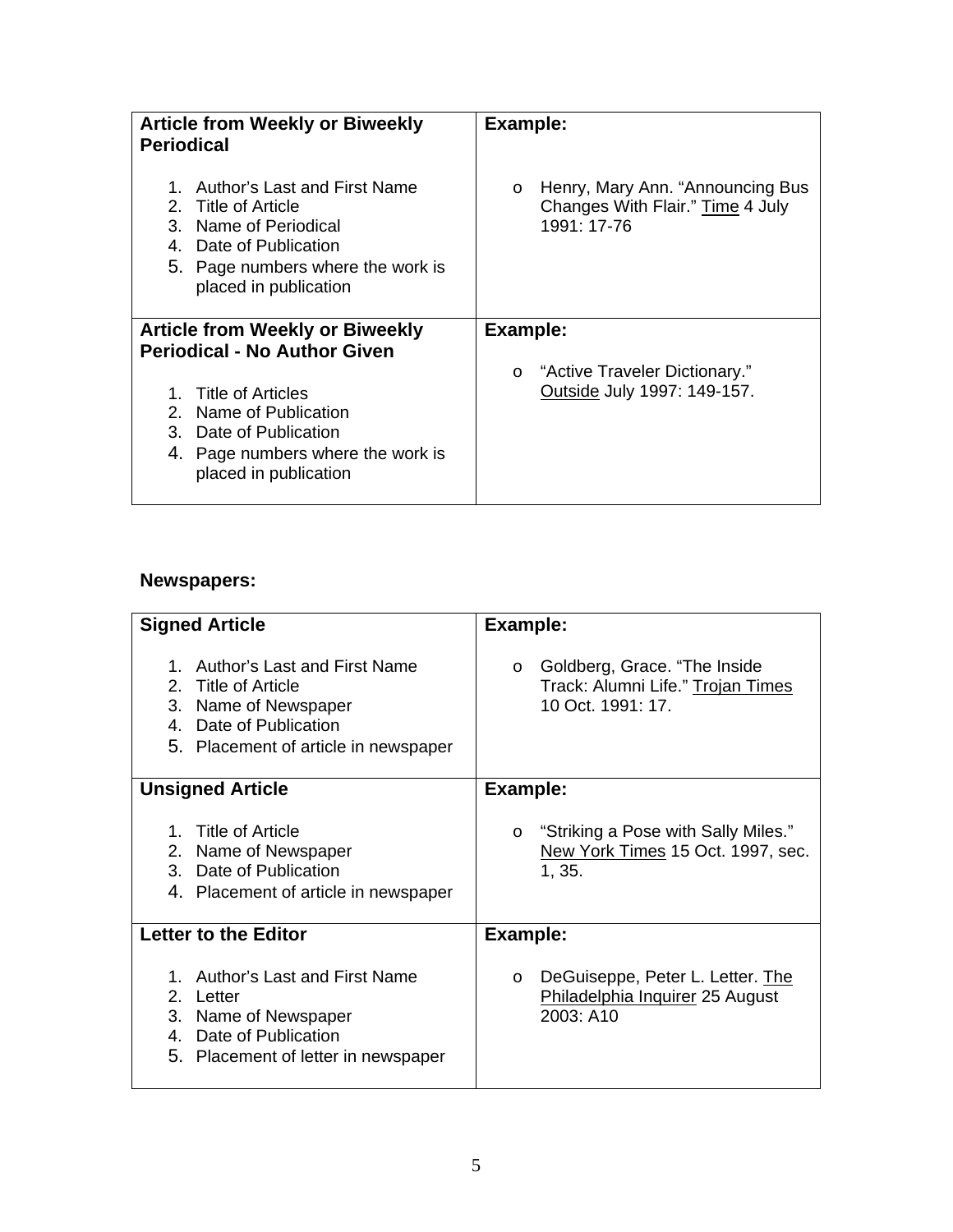# **Nonprint Sources**

# **CD ROM:**

| Non-Periodical (encyclopedias, etc):                                                                                                                                                                                                                                                          | <b>Example:</b>                                                                                                                                            |
|-----------------------------------------------------------------------------------------------------------------------------------------------------------------------------------------------------------------------------------------------------------------------------------------------|------------------------------------------------------------------------------------------------------------------------------------------------------------|
| 1. Author's Last and First Name (if<br>given)<br>2. Title of Part of Work<br>3. Title of Product.<br>4. Edition or Release (if relevant)<br>5. Publication Medium CD-ROM<br>6. City of Publication<br>7. Publisher<br>8. Year of Publication                                                  | Wallechinsky, David "Olympic<br>$\circ$<br>Games." Encyclopedia Encarta. CD<br>ROM. Redmond, WA: Microsoft,<br>2004                                        |
| <b>CD ROM</b>                                                                                                                                                                                                                                                                                 | Example:                                                                                                                                                   |
| 1. Title of CD ROM<br>2. Edition<br>3. Media. Here: CD ROM<br>4. City of Publication<br>5. Name of Publisher<br>6. Copyright Year                                                                                                                                                             | The Oxford English Dictionary. 2 <sup>nd</sup><br>$\circ$<br>ed. ED-ROM. Oxford: Oxford UP,<br>1993                                                        |
| <b>CD-ROM Periodical</b>                                                                                                                                                                                                                                                                      | <b>Example:</b>                                                                                                                                            |
| 1. Author's Last and First Name (if<br>available)<br>2. Title of article<br>3. Title of Journal or Newspaper<br>4. Publication information for printed<br>source<br>5. Title of Database<br>6. Publication medium CD-ROM<br>7. Name of Vendor (if relevant)<br>8. Electronic publication date | Nethead, Jane. "Email Rules." New<br>$\circ$<br>York Times 15 Novmeber 1995,<br>late ed.: B3. New York Times<br>Ondisc. CD-ROM. UMI-Proquest.<br>Jan. 1996 |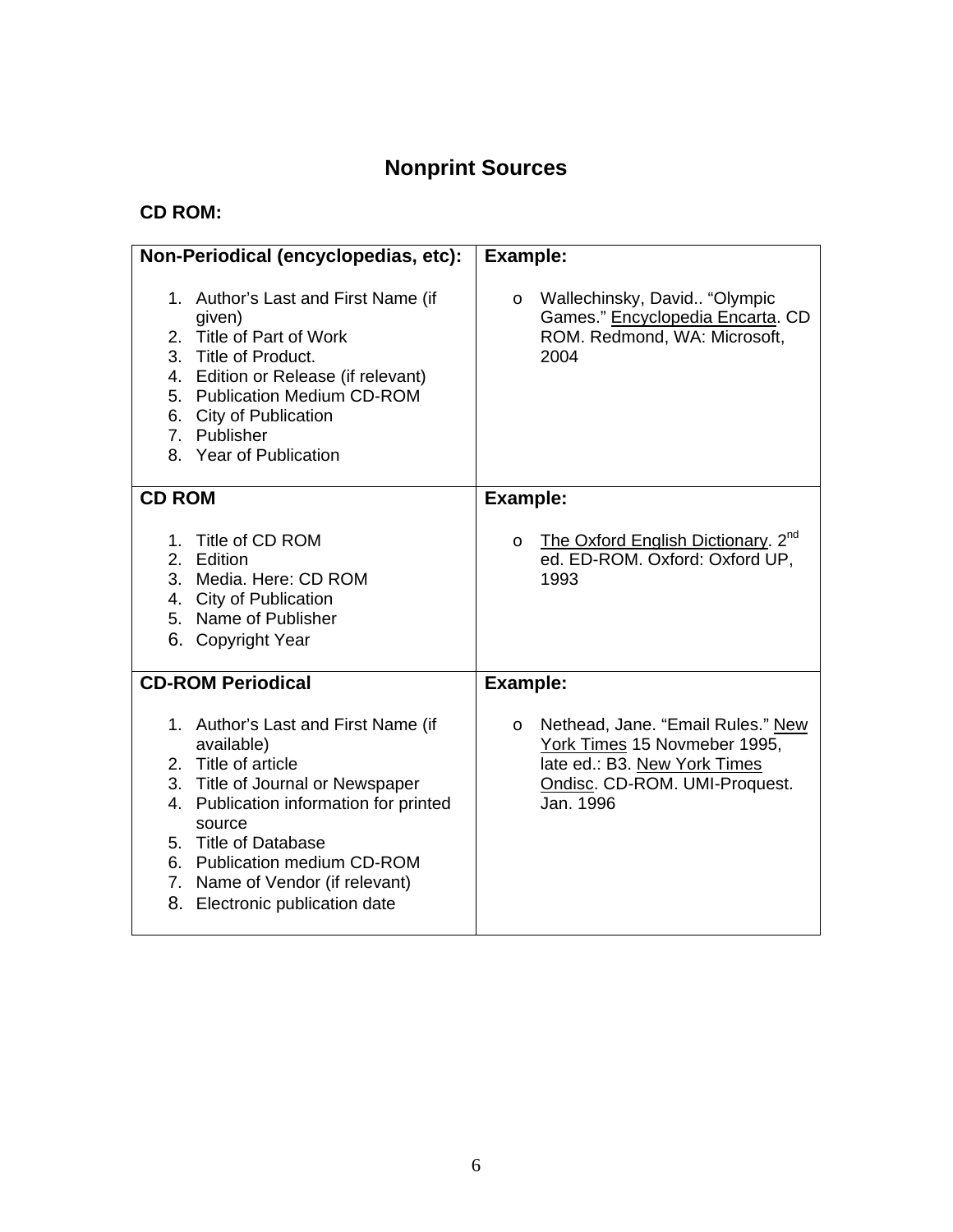# **Online Sources:**

| World Wide Web (General Web site):                                                                                                                                                                                                                                                                                             | Example:                                                                                                                                                                                                                                                                                                                                                                                                               |
|--------------------------------------------------------------------------------------------------------------------------------------------------------------------------------------------------------------------------------------------------------------------------------------------------------------------------------|------------------------------------------------------------------------------------------------------------------------------------------------------------------------------------------------------------------------------------------------------------------------------------------------------------------------------------------------------------------------------------------------------------------------|
| 1. Author (if known)<br>2. Title of Page or Document<br>3. Title of the Site or Larger Work (if<br>applicable)<br>4. Date of electronic publication, last<br>update, or date of posting<br>5. Name of any Associated Insitution<br>6. Date of download<br>7. URL                                                               | Smith, George. "Science and the<br>$\circ$<br>World Wide Web." 8 June 1999.<br>Southville High School Website. 3<br>Oct. 2000.<br><http: arti<br="" html3="" nhhs="" www.fred.net="">cle3.htm&gt;<br/><b>or</b><br/>Smith, George. "Graf Has Look of a<br/><math>\circ</math><br/>Champion." ESPNET SportsZone.<br/>29 Aug. 1996.<br/><http: 010<br="" gen="" top="" www.espn.com="">8716001.html&gt;.</http:></http:> |
| Article in online encyclopedia:                                                                                                                                                                                                                                                                                                | Example:                                                                                                                                                                                                                                                                                                                                                                                                               |
| 1. Author's Last and First Name<br>2. Title of Article<br>3. Title of Reference Work<br>4. Edition or Version (if available)<br>5. Date of Electronic Publication<br>6. Title of Database or Online Service<br>7. Name of Providing Library,<br>Consortium or Library System (if<br>appropriate)<br>8. Date Accessed<br>9. URL | Cook, Sarah Gibbard. "Berlin,<br>O<br>Germany." Encyclopedia<br><b>Americana Online. Springfield</b><br>Township HS Library. Mar. 1997.<br>Grolier Online. 29 Feb. 1999.<br><http: grolier.go.com="">.</http:>                                                                                                                                                                                                         |
| Article in online magazine (not<br>through a subscription service)                                                                                                                                                                                                                                                             | Example:                                                                                                                                                                                                                                                                                                                                                                                                               |
| 1. Author's Last and First Name<br>2. Title of Article<br>3. Title of Magazine<br>4. Date of Electronic Publication<br>5. Date of Access<br>6. URL                                                                                                                                                                             | Smith, Jane. "Who Really Invented<br>O<br>the Internet?" Web Weekly 26 Feb<br>2001. 4 May 2001.<br><http: .="" smithwho="" webweekly.com=""></http:>                                                                                                                                                                                                                                                                   |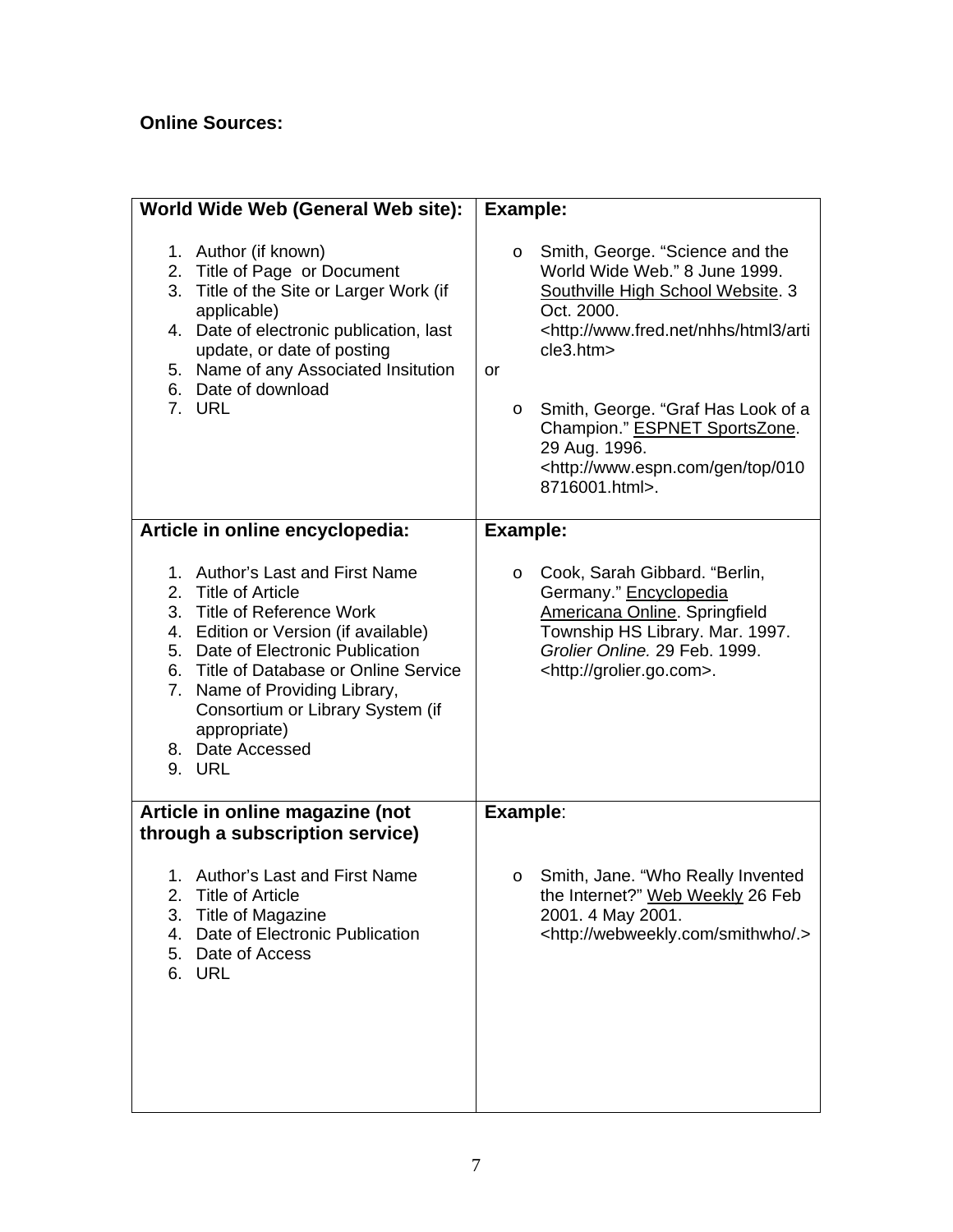| <b>Email</b>                                                                                                                                                                                                 | <b>Example:</b>                                                                                                                                                                                                                            |
|--------------------------------------------------------------------------------------------------------------------------------------------------------------------------------------------------------------|--------------------------------------------------------------------------------------------------------------------------------------------------------------------------------------------------------------------------------------------|
| 1. Sender's Last and First Name<br>2. Subject Line From Posting<br>3. Day Month Year of Posting<br>4. Personal e-mail. (Or email to<br>recipient's Name)<br>5. Day Month Year of Access                      | Smith, William. "Trial results." 12<br>$\circ$<br>Jan. 1999. E-mail to Henry. 29 May<br>1999                                                                                                                                               |
| <b>Listserv</b>                                                                                                                                                                                              | Example:                                                                                                                                                                                                                                   |
| 1. Author's Last and First Name (if<br>given)<br>2. Subject of Message<br>3. Date of Posting<br>4. Online Posting<br>5. Name of Discussion List<br>6. Access date<br>7. URL or email address of the list     | Williams, Jim. "Computer to T.V.<br>$\circ$<br>Screen." 6 August 1995. Online<br>posting. Global Technology<br>Discussion Group. 21 Nov. 1999.<br><http: www.gtdg.org=""> or<br/><listserv@citation.edu.></listserv@citation.edu.></http:> |
| <b>Online Chat or Synchronous</b>                                                                                                                                                                            | <b>Example:</b>                                                                                                                                                                                                                            |
| <b>Communication</b><br>1. Name of Speaker (if available)<br>2. Description of Event<br>3. Date of Session or Event<br>4. Forum of the communication<br>5. Date of access<br>6. Web or network address       | Yente, Ima. "Online discussion of<br>$\circ$<br>future fuels." 24 Oct. 1997.<br>EnviornMOO. 28 June 2000<br><telnet: irc@envirosite.edu.=""></telnet:>                                                                                     |
| <b>Blog Entry</b>                                                                                                                                                                                            | Example:                                                                                                                                                                                                                                   |
| 1. Author's Last and First Name<br>2.<br>Title of individual blog entry.<br>3. Weblog entry.<br>4. Name of Weblog<br>Sponsoring organization if any<br>5.<br>Date posted<br>6.<br>7. URL<br>8. Date Accessed | Valenza, Joyce K. "Citing a Blog<br>$\circ$<br>Entry in MLA Style." [Weblog entry.]<br>Neverending Seach. Springfield<br>Township High School. 10 Jan.<br>2007.<br>(http://joycevalenza.edublogs.org/p<br>ermalink06). Jan. 2007           |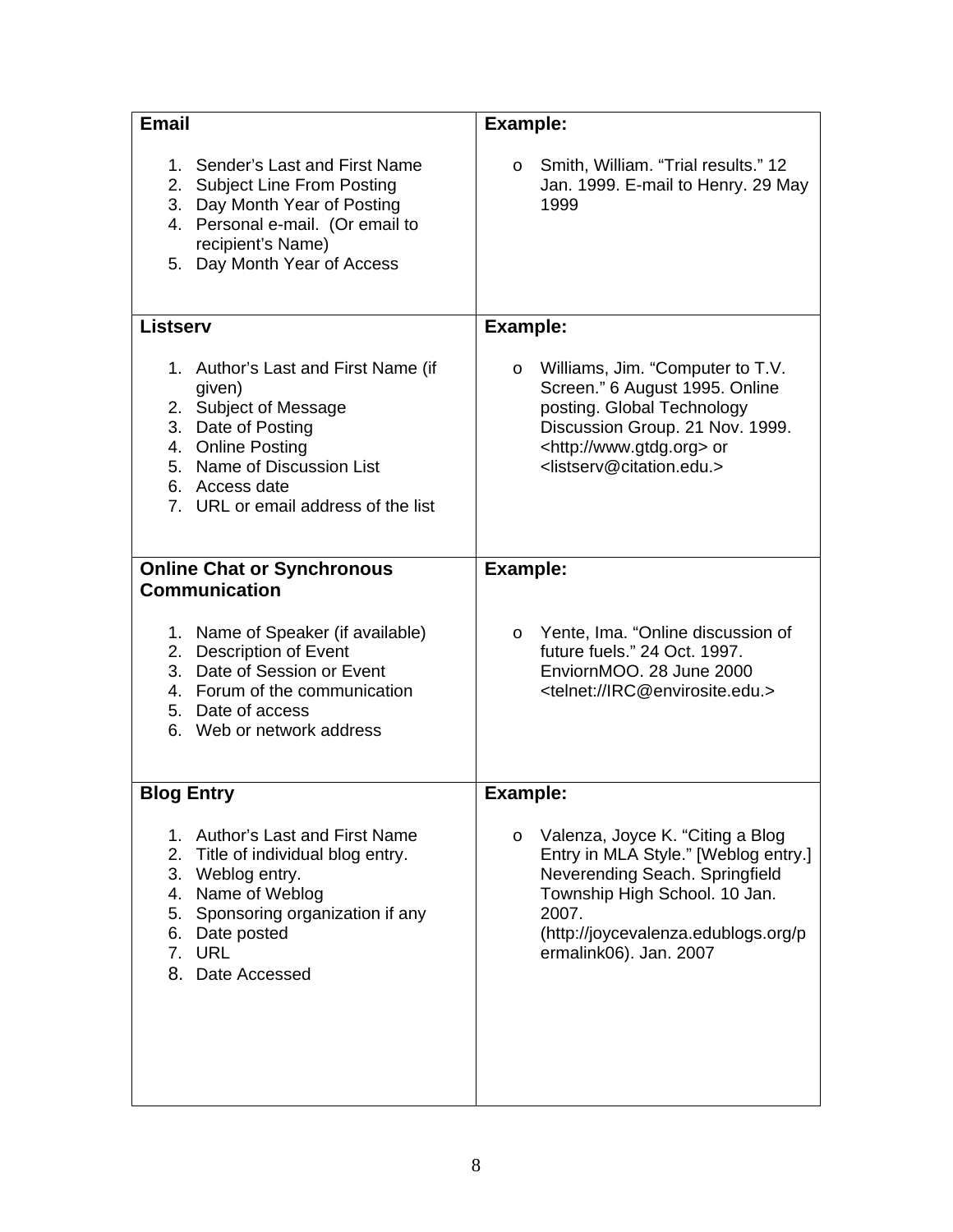| <b>Online Images</b>                                                                                                                                                                                                        | Example:                                                                                                                                                                                          |
|-----------------------------------------------------------------------------------------------------------------------------------------------------------------------------------------------------------------------------|---------------------------------------------------------------------------------------------------------------------------------------------------------------------------------------------------|
| Artist (if available)<br>Description or Title of Image.<br>2.<br>Online image.<br>3.<br>Date of image<br>4.<br>5. Title of Larger Site<br>6. Name of Providing Library,<br>Consortium or Library System (if<br>appropriate) | Weaver, Bruce. "Challenger<br>O<br>Explosion." Online image. 28 Jan<br>1986. AP Photo Archive. ACCESS<br>PA. 30 Jan. 1999.<br><http: accuweather.ap.org="" cgi-<br="">bin/aplaunch.pl&gt;</http:> |
| 7. Name of organization (if<br>appropriate                                                                                                                                                                                  |                                                                                                                                                                                                   |
| 8. Date of download                                                                                                                                                                                                         |                                                                                                                                                                                                   |
| 9. URL                                                                                                                                                                                                                      |                                                                                                                                                                                                   |

#### **Other Sources:**

| <b>Personal Interview</b>                                                                                                                                                                                                                           | Example:                                                                                                                                                                                                                                                   |
|-----------------------------------------------------------------------------------------------------------------------------------------------------------------------------------------------------------------------------------------------------|------------------------------------------------------------------------------------------------------------------------------------------------------------------------------------------------------------------------------------------------------------|
| 1. Last and First Name of Person<br>Interviewed<br>2. Personal Interview<br>3. Day, Month, and Year of Interview                                                                                                                                    | Smith, John. Personal interview. 23<br>$\circ$<br>Sept. 2003                                                                                                                                                                                               |
| Interview broadcast on TV or Radio                                                                                                                                                                                                                  | Example:                                                                                                                                                                                                                                                   |
| 1. Last and First Name of Person<br>Interviewed<br>2. Interview with, Name of Interviewer<br>3. Name of Show/Program<br>4. TV Channel or Radio Station<br>5. City<br>6.<br>Day, Month, and Year of Interview                                        | Wiesel, Elie. Interview with Ted<br>$\circ$<br>Koppel. Nighttime. ABC. WABC.<br>New York: 18 Apr. 2002                                                                                                                                                     |
| <b>Films and Radio and Television</b>                                                                                                                                                                                                               | <b>Examples:</b>                                                                                                                                                                                                                                           |
| <b>Programs</b>                                                                                                                                                                                                                                     |                                                                                                                                                                                                                                                            |
| 1. Title of Program<br>2. Name of Narrator or Producer (if<br>applicable)<br>3. Name of Series (if applicable)<br>4. Produced by (if applicable)<br>5. Radio Station or TV Channel (if<br>applicable)<br>6. Name of Publisher<br>7. City<br>8. Date | "Starring the other Peggy Lee."<br>$\circ$<br>Slightly Off Broadway-The Series.<br>Prod. Sheldon Wang. PBS. WNET,<br>New York. 6 Aug. 1995<br>"Yes but Is It Art?" Narr. Morley<br>$\circ$<br>Safer. Sixty Minutes. CBS. WCBS,<br>New York. 19 Sept. 1993. |